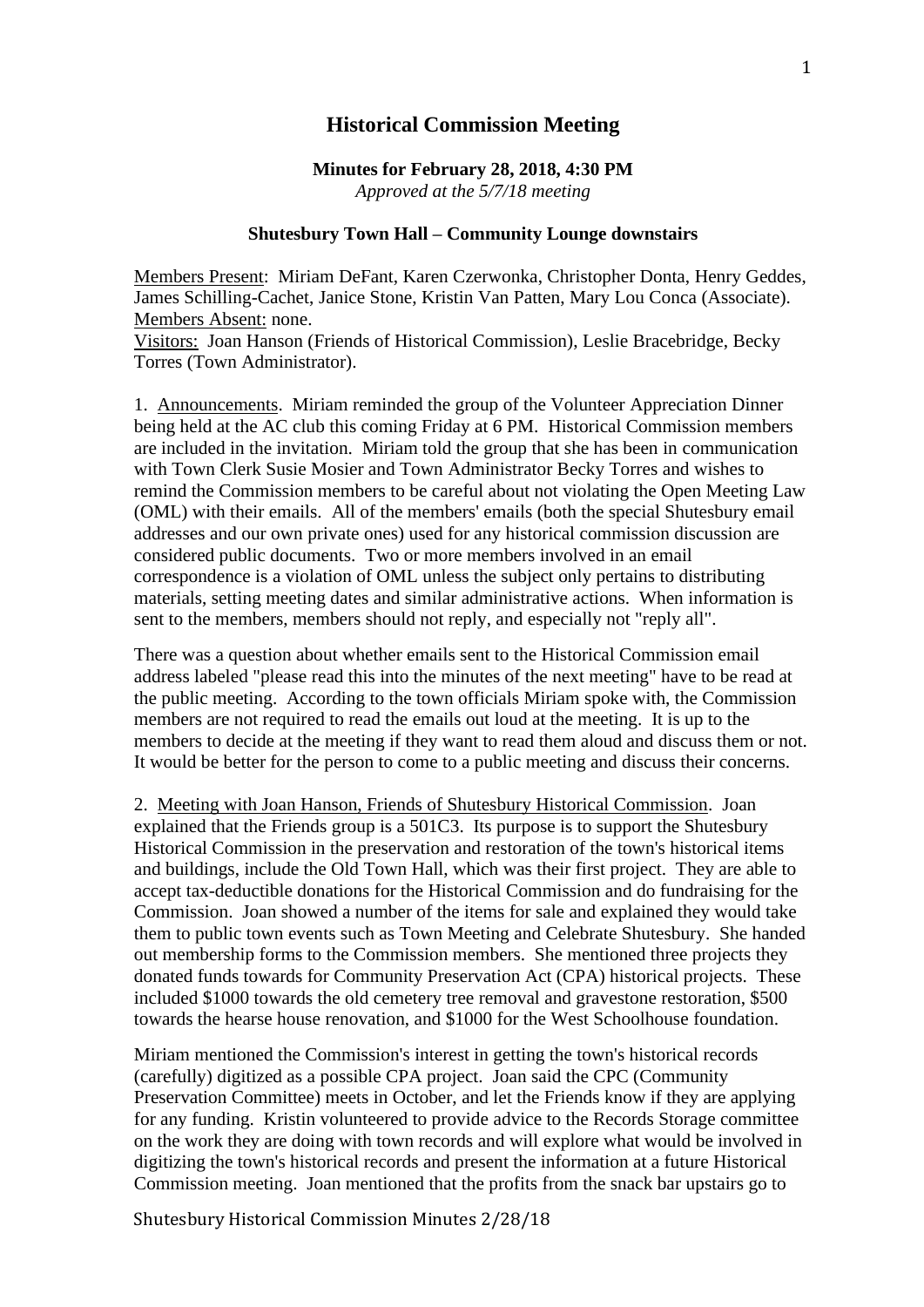the Friends, and in the past she and her husband held two dinners at the AC as a fundraiser. Miriam told Joan the Commission was planning to hold a tea on March 15th to honor the prior members of the Historical Commission, and the invitation also includes the Friends group. It will be 1 PM that day, followed by the annual meeting of the Historical Commission.

3. Approve minutes from 1/29/18 meeting. Kristin made the motion to approve the minutes as written. Karen seconded. All voted in favor.

4. CPA Committee updates. Chris, as representative for the Historical Commission, attended their meeting yesterday. There was only one application this time, involving an engineering study of the North Cove. The CPC encouraged Chris to have the Historical Commission consider submitting an application to the CPC next year. These projects could include digitizing the historical records, or some sort of Native American preservation. There is a local group forming to work with towns on Native American preservation projects. They need to be approved by each tribe, so it will take a little while. What are some feasible projects to start considering for Shutesbury? Jim suggested starting the discussion with Rolf at the next meeting, and Commission agreed, although it should be the April meeting since the Annual Meeting and tea are in March.

Miriam told the Commission DCR is planning some forest cutting in Shutesbury. Unclear where in town it is. There was a public hearing on it yesterday in Amherst, did anyone go? (No.) Wendell Historical Commission has an agreement with DCR to mark off CSL areas to keep them undisturbed during forestry operations. Perhaps Commission should meet with DCR about this, or their archaeologist Marilyn Berkland. Comments are due to DCR on this new cutting proposal  $3/27/18$ .

5. Website working group updates. Commission had more discussion on what should/could be put on the website. Suggestions included links to local archives, historical preservation and Native American resources. These could include digital commonwealth, MA cultural resources, American Antiquarian Society, and free genealogy resources. Miriam suggested the group come up with 10 things to put on the website by April, such as news updates and links. Commissioners should look at the present website to see items listed there.

Mary Lou showed a handout done by the Pelham Historical Society, and a copy of the Uniquely Quabbin magazine, which included an article on Shutesbury. Leslie was the previous contact for the magazine. Regarding research tool, Susan Millinger has been doing family history research in town, perhaps have her write something up for the website. A suggestion was made that she be invited to a future meeting to discuss ideas with the Commission.

Commission made arrangements with Leslie for a tour of the Old Town Hall, to view the historical records kept there. The group will meet her at 8 AM on Wednesday March 21st. This will be a short introduction to what is where. It would take several hours to go into more detail on the records there.

6. Planning discussion regarding meeting with former Commissioners and Annual Meeting. Miriam will create an invite for former Historical Commission members and Friends members to tea on March 15th. Commissioners discussed who was bringing what for the event.

Shutesbury Historical Commission Minutes 2/28/18